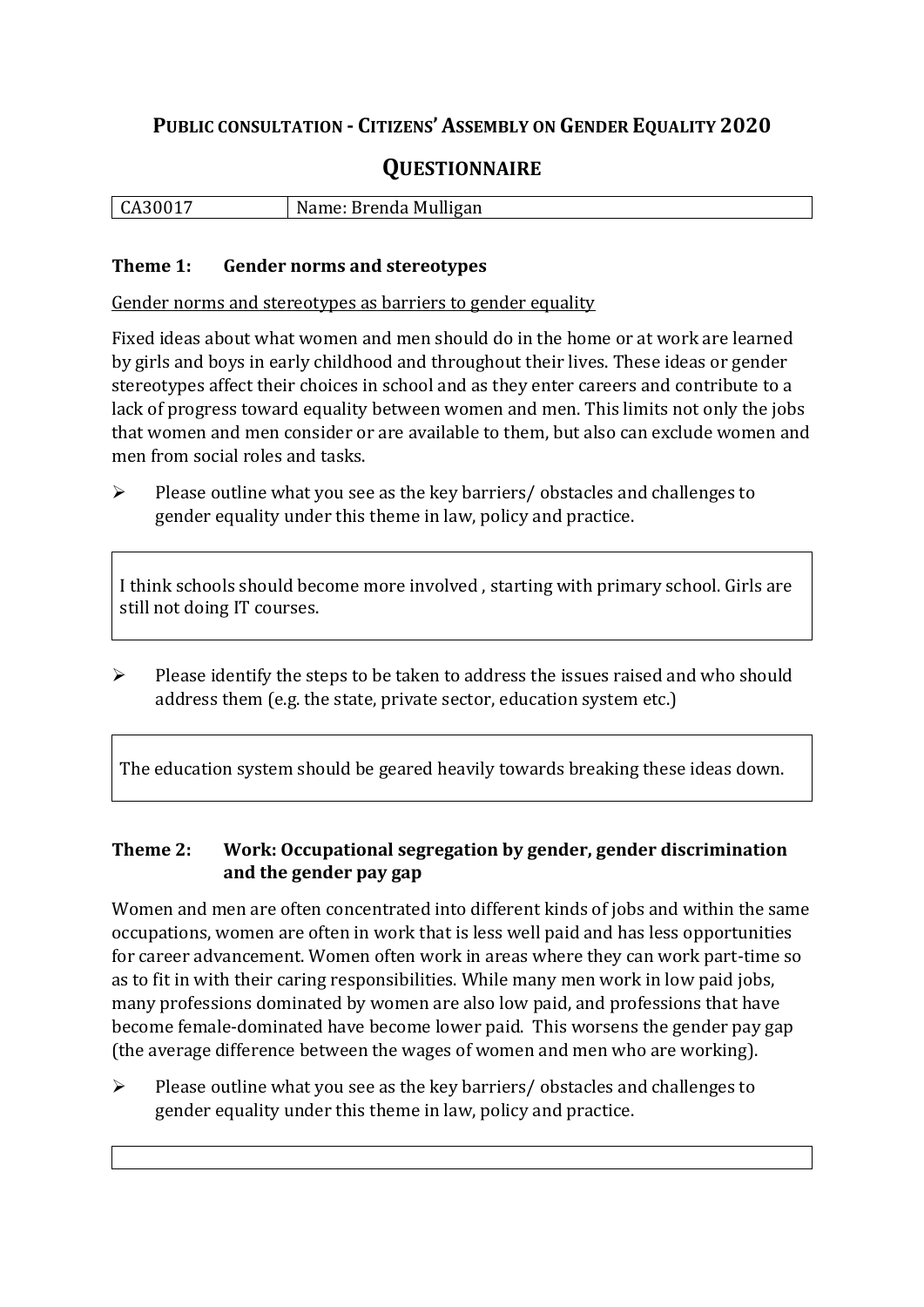Women if they earn less from the time they join the workforce are of course going to be the ones who go part time, once children come along. I have to the belief that every company and organisation needs to go transparent about what they are paying their staff.

➢ Please identify the steps to be taken to address the issues raised and who should address them (e.g. the state, private sector, education system etc.)

Both state and private sector, more transparency about salaries.

### **Theme 3. Care, paid and unpaid, as a social and family responsibility**

Care -- the social responsibility of care and women and men's co responsibility for care, especially within the family

Women remain disproportionately responsible for unpaid care and often work in poorly paid care work. For working parents or [lone parents,](https://aran.library.nuigalway.ie/bitstream/handle/10379/6044/Millar_and_Crosse_Activation_Report.pdf?sequence=1&isAllowed=y) balancing paid work with parenting and or caring for older and dependent adults presents significant challenges. Women are [most disadvantaged by these challenges,](https://eige.europa.eu/gender-equality-index/game/IE/W) yet men also suffer from lack of opportunities to share parenting and caring roles. Despite recent legislation and policy initiatives to support early years parental care, [inequalities in the distribution of unpaid](https://www.ihrec.ie/app/uploads/2019/07/Caring-and-Unpaid-Work-in-Ireland_Final.pdf)  [care](https://www.ihrec.ie/app/uploads/2019/07/Caring-and-Unpaid-Work-in-Ireland_Final.pdf) continue between women and men. The cost of childcare has been identified as a particular barrier to work for women alongside responsibilities of caring for older relatives and dependent adults.

 $\triangleright$  Please outline what you see as the key barriers/ obstacles and challenges to gender equality under this them in law, policy and practice.

Men should be entitled to half the maternity leave, as in nordic countries.

➢ Please identify the steps to be taken to address the issues raised and who should address theme (e.g. the state, private sector, education system etc.)

Split maternity leaves between the sexes.

## **Theme 4: Women's access to, and representation in, public life and decision making**

Ensure women's participation and representation in decision-making and leadership in the workplace, political and public life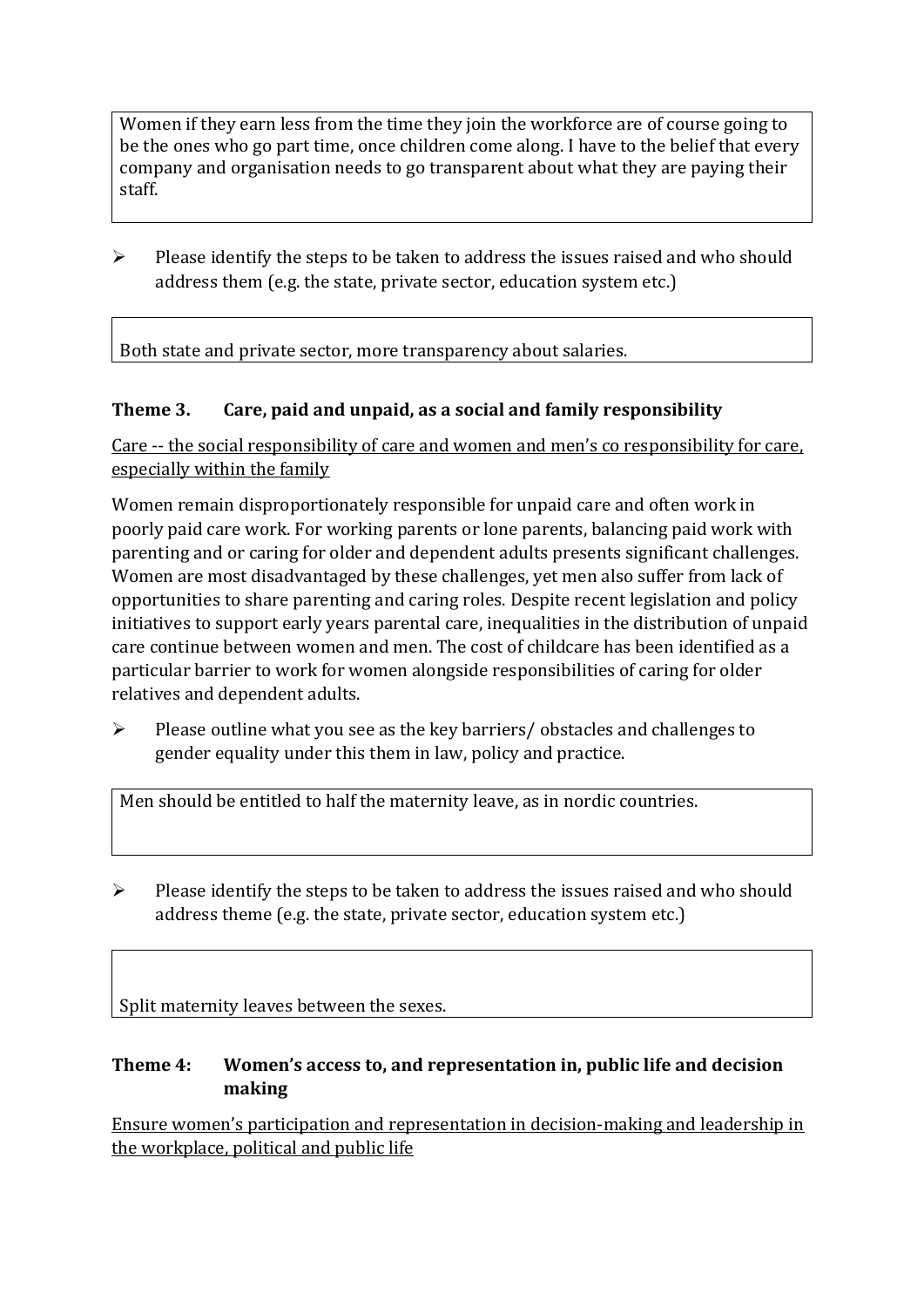Women are systematically underrepresented in leadership in [economic](https://eige.europa.eu/gender-equality-index/2019/compare-countries/power/2/bar) and [political](https://eige.europa.eu/gender-equality-index/2019/compare-countries/power/1/bar)  [decision-](https://eige.europa.eu/gender-equality-index/2019/compare-countries/power/1/bar)making. Despite the introduction of a candidate gender quota (through the system of party funding) for national political office, and [initiatives](https://betterbalance.ie/) to support women's access to corporate decision-making roles, men continue to dominate leadership positions. There are also issues to be considered around how media represents women and men.

➢ Please outline what you see as the key barriers/ obstacles and challenges to gender equality under this theme in law, policy and practice.

Women are still not being considered for senior roles. They are being shouted down or dismissed in the board room, if they even get in there.

 $\triangleright$  Please identify the steps to be taken to address the issues raised and who should address them (e.g. the state, private sector, education system etc.)

The state and private sector need to implement positive gender discrimination as much as they can.

### **5. Where does gender inequality impact most?**

To conclude we would be interested in your response to the following question: In which area do you think gender inequality matters most?

Please rank the following in order of importance, 1 being the most important:

| Paid work                | 1 |
|--------------------------|---|
| Home & family life       | 2 |
| Education                | 6 |
| Politics and public life | 5 |
| Media                    | 4 |
| Caring for others        | 3 |
| Other - please elaborate |   |

 $\triangleright$  Please outline the reasons for your answer below: